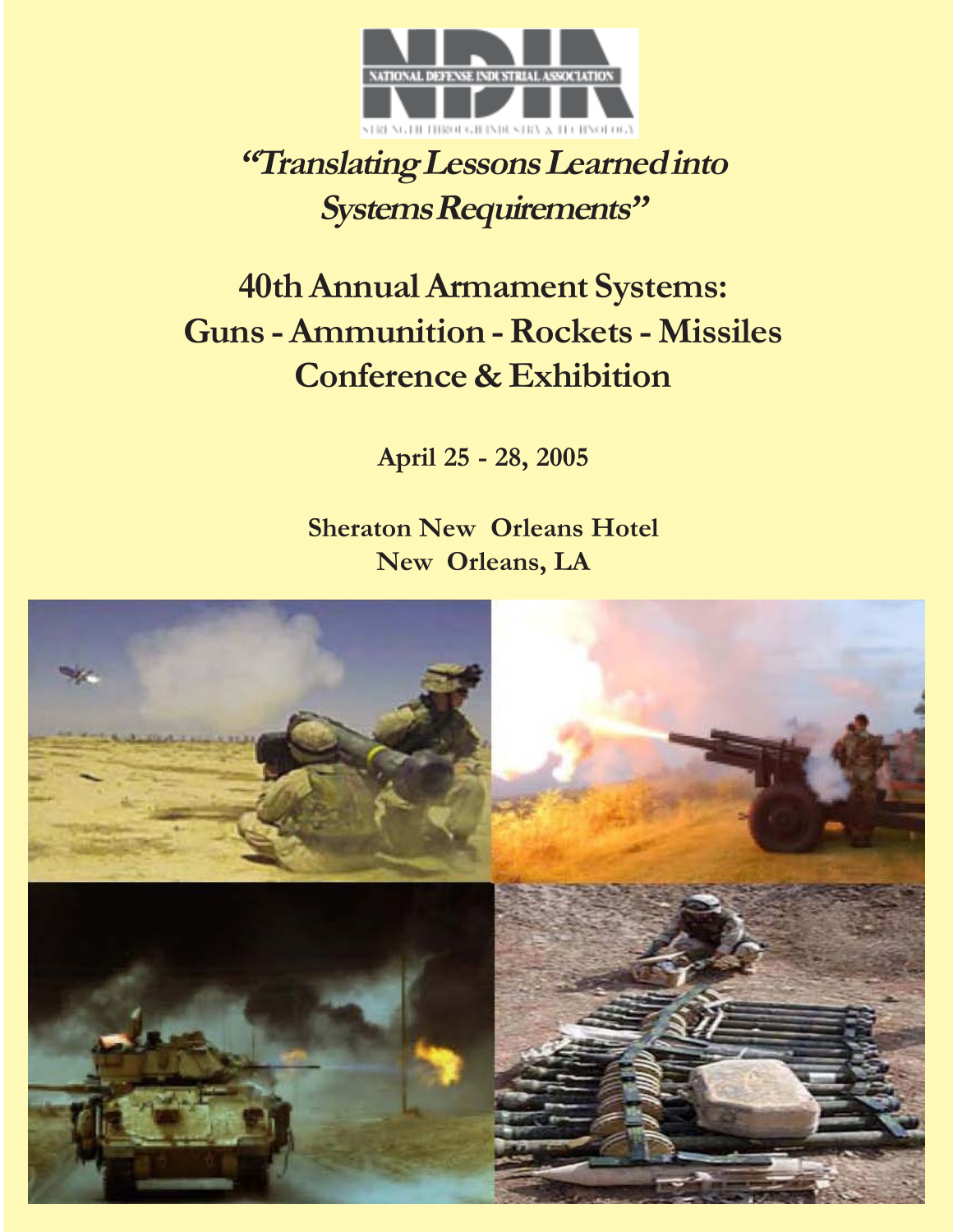## **Monday, April 25 2005**

| $10:00$ a.m.               | On-site Registration                                                                                                                                                      |
|----------------------------|---------------------------------------------------------------------------------------------------------------------------------------------------------------------------|
| Noon                       | Exhibit Move-In                                                                                                                                                           |
| $5:00$ p.m. -<br>6:30 p.m. | Reception in the Exhibit Hall                                                                                                                                             |
| 6:30 p.m.                  | Adjourn for the Day                                                                                                                                                       |
| Tuesday, April 26, 2005    |                                                                                                                                                                           |
| $7:00$ a.m.                | On-site Registration / Continental Breakfast                                                                                                                              |
| 7:45 a.m.                  | <b>Opening Remarks</b>                                                                                                                                                    |
| 8:00 a.m.                  | Mr. David C. Schulte, Executive Director, Naval Ordnance Safety & Security Activity                                                                                       |
| $8:30$ a.m.                | Dr. James C. Bradas, Associate Director for Missile Technology, AMRDEC                                                                                                    |
| $9:00$ a.m.                | <b>Session: Modeling &amp; Simulation</b>                                                                                                                                 |
|                            | Accuracy Modeling of the 120mm M256 Gun as a Function of Bore Centerline Profile<br>Mr. David Smith for Dr. Ronald G. Gast, Benet Laboratories                            |
|                            | Opening New DOORS to Managing JSF Gun System Requirements<br>Ms. Renee I. Bellack, General Dynamics Armament and Technical Products                                       |
|                            | Optimized Trajectory Shaping Guidance for an Air-to-Ground Missile Launched from a Gunship<br>Mr. Shane Sorenson, Naval Surface Warfare Center                            |
| $9:30$ a.m.                | <b>Exhibit Hall Opens</b>                                                                                                                                                 |
| $10:00$ a.m.               | Break in the Exhibit Hall                                                                                                                                                 |
| $10:30$ a.m.               | Conceptual Weapon System Design for the Defense of Naval Vessels from the Swarming Small Boat Threat<br>Mr. John E. Bibel, Naval Surface Warfare Center Dahlgren Division |
|                            | Warhead Penetration Dynamics - Warhead Body, Fuze, and Target Interaction<br>Mr. Richard Ventura, Talley Defense Systems                                                  |
|                            | Ballistic Limits of Skin and Clothing for Lethality Estimates of Projectiles Wound Ballistics<br>Mr. Henry E. Hudgins, US Army ARDEC                                      |
|                            | A Review of the Recent NIMIC IM Design Technology Workshop<br>Mr. M. Pascal Marchandin, NATO - MSIAC                                                                      |
|                            |                                                                                                                                                                           |

11:50 a.m. Luncheon: Super Weapons From a Historical and Psycological Basis  *LTC Simon R. West*, British Army, United Kingdom Defence Academy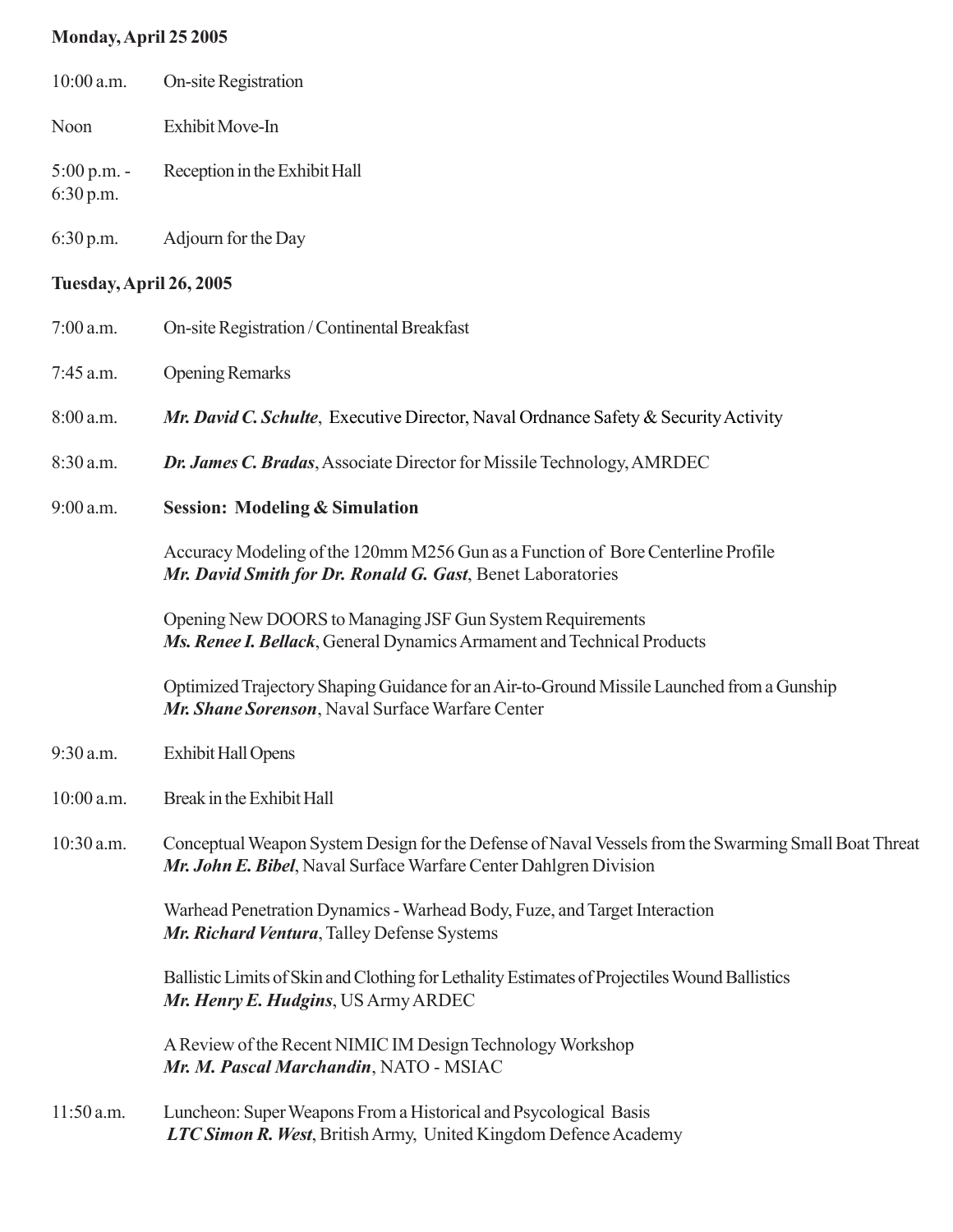| 1:10 p.m.                  | <b>Session: Medium Caliber Systems</b>                                                                                                                                             |  |  |  |
|----------------------------|------------------------------------------------------------------------------------------------------------------------------------------------------------------------------------|--|--|--|
|                            | Ammunition for the New Infantry Battelfield Environment<br>Mr. Allan N. Buckley, BTECH Oerlikon Contraves Pyrotec AG                                                               |  |  |  |
|                            | Force Protection - Multi Mission Vehicle Armament & Air Burst Munition for Expeditionary Warfare<br>Mr. Andrew Bradick, Lockheed Martin                                            |  |  |  |
|                            | F-35 Joint Strike Fighter Gun Overview and System Update<br>Mr. David L. Maher and Mr. Douglass C. Parker, General Dynamics, Armament and Technical Products                       |  |  |  |
|                            | Phalanx Targeting Investigation<br>Mr. Jeff A. Siewart, Arrow Tech Association                                                                                                     |  |  |  |
| 3:00 p.m.                  | Break in the Exhibit Hall                                                                                                                                                          |  |  |  |
| 3:30 p.m.                  | <b>Session: Medium Caliber Systems (Continued)</b>                                                                                                                                 |  |  |  |
|                            | Mk 110 Mod 0/57mm Gun Test & Certification Process<br>LT Timothy J. Hackett, USCG, US Coast Guard                                                                                  |  |  |  |
|                            | GAU-19/A Barrel Life Study<br>Mr. James J. St. Germain, General Dynamics Armament & Technology Products                                                                            |  |  |  |
|                            | Calibre Choice for the Dutch IFV<br>Mr. Eelko van Meerten, TNO Defence, Safety & Security                                                                                          |  |  |  |
|                            | The Expeditionary Fighting Vehicle, How Operational and Combat Lessons Learned Apply to the EFV and the<br>30MM Mix of Tomorrows Warfighter<br>Maj Kirk D. Mullins, USMC, DRPM AAA |  |  |  |
|                            | 30x173mm HEAB-T Development and Lessons Learned<br>Mr. Paul A. Reynolds, General Dynamics - OTS                                                                                    |  |  |  |
| $5:30$ p.m. -<br>7:00 p.m. | Reception in the Exhibit Hall                                                                                                                                                      |  |  |  |
| 7:00 p.m.                  | Adjourn for the Day                                                                                                                                                                |  |  |  |
| Wednesday, April 27, 2005  |                                                                                                                                                                                    |  |  |  |
| $7:00$ a.m.                | On-site Registration / Continental Breakfast                                                                                                                                       |  |  |  |
| $7:45$ a.m.                | <b>Opening Remarks</b>                                                                                                                                                             |  |  |  |

8:00 a.m. *BG (P) James R. Myles, USA*, Commanding General, US Army Test & Evaluation Command

- 8:45 a.m. *Mr. Robert Salyer*, Raytheon
- 9:10 a.m. Acquiring and Sustaining US Army Missiles *COL Lloyd E. McDaniels, USA,* CCWS Project Office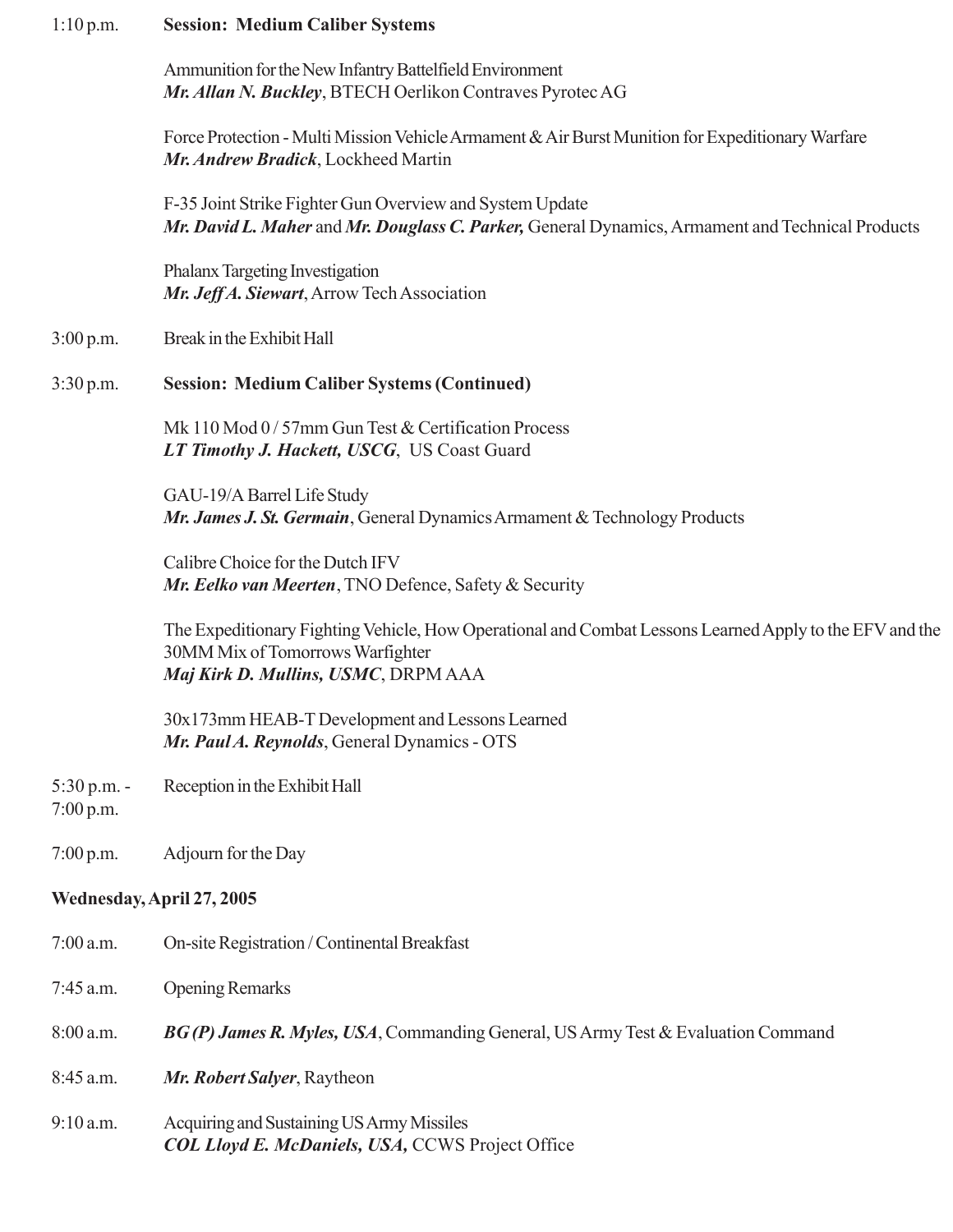9:30 a.m. Exhibit Hall Opens

#### 9:45 a.m. **Session: Medium Caliber Systems (Continued)**

Recent Developments of the M230 30MM Chain Gun *Mr. Lawrence A. Mason*, ATK Ordnance & Ground Systems

MK44 Automatic Cannon Update *Mr. Mark McMillian*, ATK Ordnance Systems

10:30 a.m. Break in the Exhibit Hall

#### **Concurrent Sessions**

| 10:50 a.m.     | <b>Session: Weapon Systems</b>                                                                                                           | <b>Session: Missiles &amp; Rockets</b>                                                                                                                                                                             |
|----------------|------------------------------------------------------------------------------------------------------------------------------------------|--------------------------------------------------------------------------------------------------------------------------------------------------------------------------------------------------------------------|
|                | <b>AC-130U Gun System Production Re-Start</b><br>Mr. John G. Fletcher, General Dynamics<br><b>Armament and Technical Products</b>        | Critical Asset Defense - ABRAHAM Rocket Assisted<br>Projectile<br>Mr. Robert Daunfeldt, Bofors Defence                                                                                                             |
|                | Weapon System Concepts for a Future<br>Gunship<br>Mr. Michael M. Canaday, Naval Surface<br><b>Warfare Center</b>                         | <b>Hypervelocity Propulsion System Substantially Improves</b><br>2.75 Rocket Lethality, Safety, Survivability<br>Mr. Larry Bradford, CAT Flight Services, Inc.                                                     |
|                | Royal Navy Small Calibre Gun Research to<br>Defeat the Small Boat Threat<br>Mr. Johnathan Watkins, Defence Scientific                    | <b>APKWS Flight Test Results</b><br>Mr. Larry S. Ingram, General Dynamics Armament and<br><b>Technical Products</b>                                                                                                |
|                | <b>Technology Laboratory</b>                                                                                                             | <b>APKWS Block II Demonstration Program</b><br>Mr. Milton E. (Gene) Henderson, Jr., US Army<br><b>RDECOM-AMRDEC</b>                                                                                                |
| $11:50$ a.m. - | Lunch                                                                                                                                    | Lunch                                                                                                                                                                                                              |
| 1:00 p.m.      | <b>Session: Weapon Systems (Continued)</b>                                                                                               | <b>Session: Missiles &amp; Rockets (Continued)</b>                                                                                                                                                                 |
|                | <b>Remote Operated Small Arms Mount</b><br>(ROSAM)<br>Mr. Benjamin J. Hardie, General Dynamics<br><b>Armament and Technical Products</b> | Missile System Lethality Enhancement Through the Use<br>of Pulsed Power and Plasma Conduction<br>Mr. Allen H. Stults, US Army RDECOM                                                                               |
|                | Placing Gunner's Behind the Proctective<br><b>Armor of Vehicles</b><br>LTC Kevin P. Stoddard, USA, PM Soldier<br>Weapons                 | <b>Next Generation Adaptable RF Seekers for Precision</b><br><b>Munitions</b><br>Dr. Cory Myers, BAE Systems                                                                                                       |
|                | Picatinny High Speed Turret (PHIST)<br>Mr. Richard Ciekurs, US Army RDECOM-<br><b>ARDEC</b>                                              | The Smart Rocket Launcher as the Key Enabler for the<br>Rocket System of the Future: The Technology Develop-<br>ments Needed for the Next Generation Rocket Laucher<br>to Carry 70mm Rockets into the 21st Century |

*Mr. Donald E. Davis*, US Army Research, Development & Engineering Command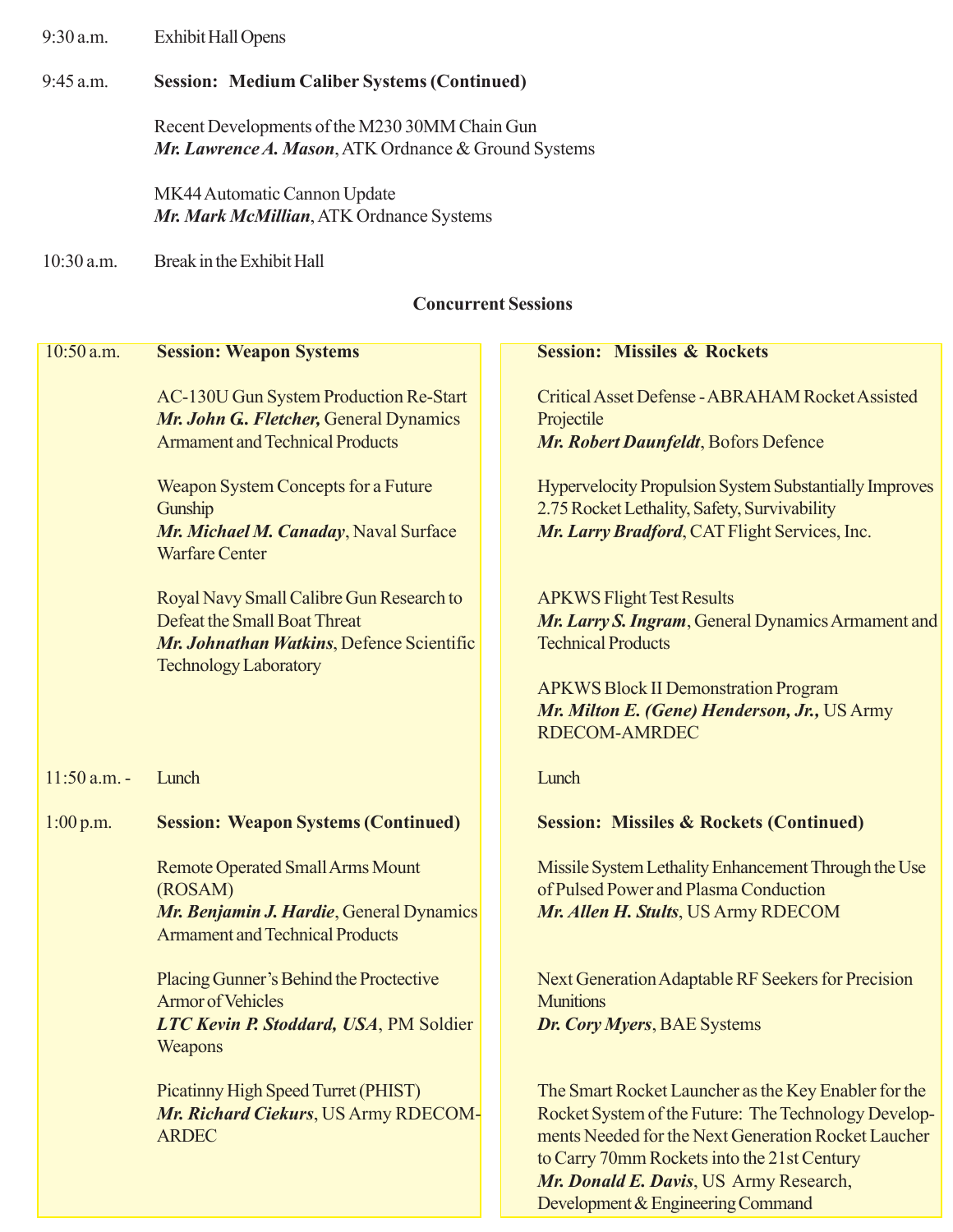|             | <b>Session: Weapon Systems (Continued)</b>                                                                                                                                                                                                | <b>Session: Missiles &amp; Rockets (Continued)</b>                                                                                               |
|-------------|-------------------------------------------------------------------------------------------------------------------------------------------------------------------------------------------------------------------------------------------|--------------------------------------------------------------------------------------------------------------------------------------------------|
|             | Recent Activities Involving 40mm CTWS in<br><b>Support of UK and France</b><br>Mr. Michael Duckworth, CTA International                                                                                                                   | Development of a Unique Penetrator Warhead for Rocket<br>or Missile Delivery<br>Mr. Roger W. Melin, Lockheed Martin Missiles and Fire<br>Control |
|             | The Marine Corps Expeditionary Fire Support<br>System (EFSS): A Systems Overview<br>Mr. Jason Burkett, General Dynamics                                                                                                                   | Determining the Army Aviation Rocket and Missile Mix for<br>the Future Fight<br>Mr. William M. Mulholland, Whitney, Bradley & Brown              |
| 2:40 p.m.   | Break in the Exhibit Hall<br>(Last Opportunity to Visit Exhibits)                                                                                                                                                                         | Break in the Exhibit Hall<br>(Last Opportunity to Visit Exhibits)                                                                                |
| 3:00 p.m.   | <b>Exhibit Hall Closed</b>                                                                                                                                                                                                                | <b>Exhibit Hall Closed</b>                                                                                                                       |
| 3:10 p.m.   | <b>Session: Large Caliber</b>                                                                                                                                                                                                             | <b>Session: Energetics</b>                                                                                                                       |
|             | Development of the XM1028, 120mm Anti-<br><b>Personnel Tank Round</b><br>Mr. Hugh MacMillan, Armaments<br>Engineering and Technology Center, Mr. Peter<br>Georgantzis, US Army ARDEC, and Mr.<br><b>Neal Hylton, General Dynamics-OTS</b> | Advanced Propelling Solutions Complying with Demands<br>(FCS)<br>Dr. Beat Vogelsanger, NITROCHEMIE Wimmis AG                                     |
|             | <b>Titanium Investment Casting Weapon System</b><br>Application<br>Mr. Jeff Lehner, Director, Military Programs,<br>Alcoa/Howmet Corporation                                                                                              | Development, Evaluation and Lifetime Prediction of Medium<br>and Large Caliber Ammunition<br>Mr. Gert Scholtes, TNO                              |
|             | <b>Advanced Modular Gun Demonstrator - XLT</b><br><b>Test Gun</b><br>Mr. Steve Coladonato, Applied Ordnance<br>Technology, Inc.                                                                                                           | Concepts and Practice in the Application of Lessons<br>Learned<br>Mr. David F. Fair, US Army ARDEC                                               |
|             | The Modified Ammunition, Equipped with the<br>"Fuzaman": The IMI 105-mm Heat-AP-t<br>Cartridge M152/6<br>Mr. Danny Schirding, Israel Military<br>Industries, Ltd                                                                          | Propellant Replacement for the 105-mm Artillery Propelling<br>Charge<br>Ms. Adriana L. Eng, US Army ARDEC                                        |
|             | 105/120/125 mm PELE Firing Results<br>Dr. Lutz Borngen, Rheinmetall Waffe<br><b>Munition</b>                                                                                                                                              | <b>Environmentally Benign Substitute Compounds for Lead</b><br>Azide<br>Mr. John M. Hirlinger, US Army RDECOM-ARDEC                              |
|             | Lightweight Gun Development and Testing for<br>the Future Combat System<br>Mr. David C. Smith, P.E., USA Benet<br>Laboratories                                                                                                            | Modeling Efforts in Support of PKERS Concept<br>Development<br>Mr. David C. Rutledge, Ph.D., Staff Engineer, United<br>Defense                   |
| $5:15$ p.m. | Adjourn for the Day                                                                                                                                                                                                                       | Adjourn for the Day                                                                                                                              |
|             |                                                                                                                                                                                                                                           |                                                                                                                                                  |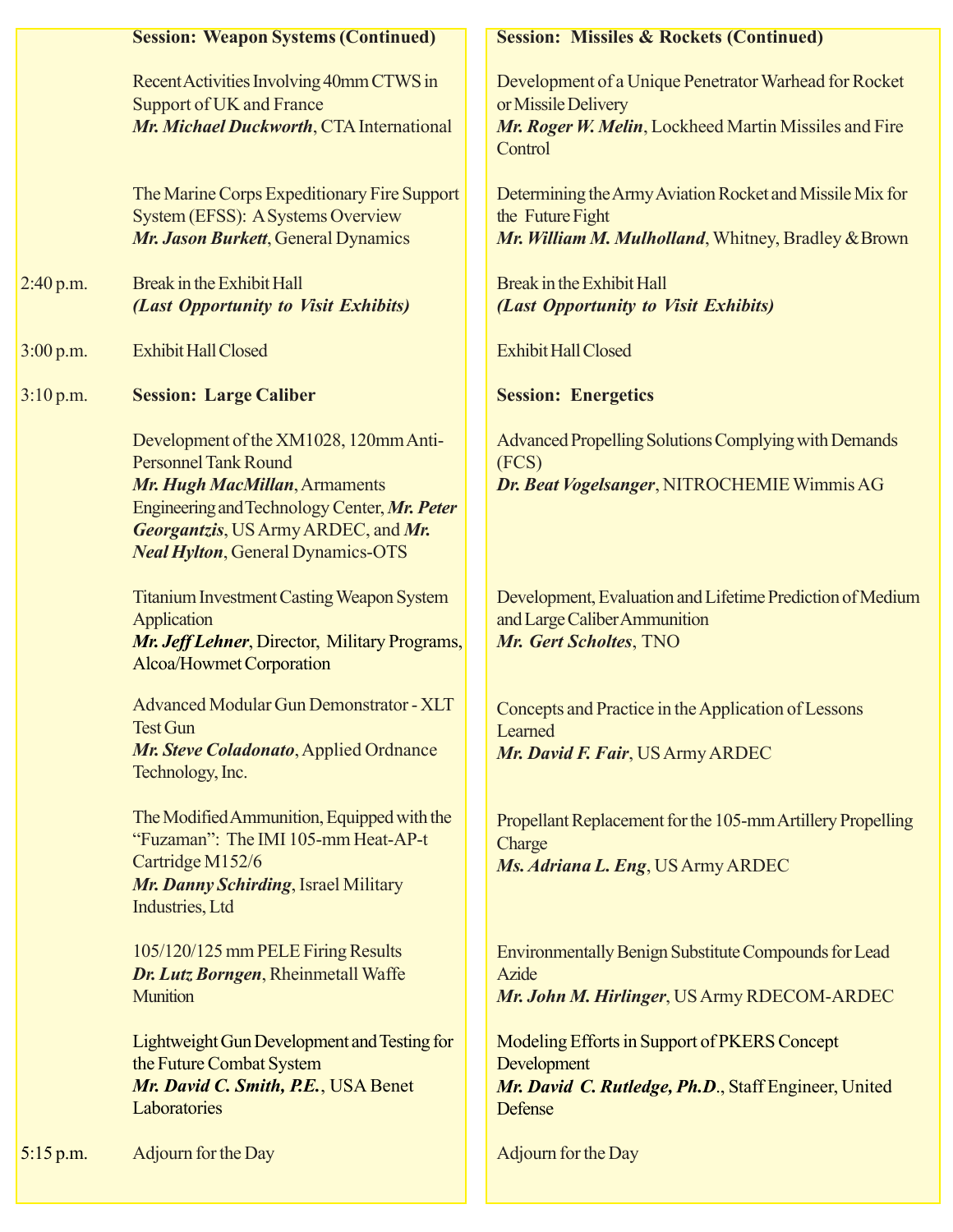## **Thursday, April 28, 2005**

- 7:00 a.m. On-site Registration / Continental Breakfast
- 7:45 a.m. Opening Remarks
- 8:00 a.m. *COL Mark Rider, USA*, Project Manager, Maneuver Ammunition Systems
- 8:30 a.m. *Mr. Anthony Sebasto*, Associate Director for Technology & Business Development, AETC
- 9:00 a.m. *Mr. Dave Broden*, NDIA Armaments Division Status Overview, Chairman, Armaments Division, NDIA
- 9:20 a.m. Break

#### **Concurrent Sessions**

| $9:40$ a.m.<br><b>Session: Technology &amp; Manufacture</b> | <b>Session: Mortars &amp; Artillery</b>             |
|-------------------------------------------------------------|-----------------------------------------------------|
| <b>Automated Ammunition Identification</b>                  | Tank 120mm Training Ammunition: MB65 Target         |
| Mr. David F. Pouliot, United Defense L. P.                  | <b>Impact Dispersion Study</b>                      |
|                                                             | Mr. Jason W. Gaines, General Dynamics-              |
|                                                             | <b>OTS</b>                                          |
| Deep Digger Weapons System Concept                          | Lessons Learned from the Development of the U.S.    |
| Mr. David W. Burns, US Army ARDEC                           | Navy 5-inch Ship Self Defense Projectiles           |
|                                                             | Mr. Sanford L. Steelman, III, Naval Surface         |
|                                                             | <b>Warfare Center</b>                               |
| Development of Composite Launch Tubes for                   | <b>ONR's Advanced Gun Barrel Technology Program</b> |
| Shoulder Fired Weapons through Applied                      | Mr. Allen Boutz, United Defense                     |
| Science, Planning and Teamwork                              |                                                     |
| Mr. Thomas P. Jacobson, Talley Defense                      |                                                     |
| <b>Systems</b>                                              |                                                     |
| Design for Manufacture & Assembly (DFMA)                    | Structural Margin Improvement on the M829A3         |
| Mr. Steve Watts, US Army RD&E Command                       | Projectile                                          |
|                                                             | <b>Mr. Scott Carney, ATK</b>                        |
| <b>Technology and Manufacturing Initiatives</b>             |                                                     |
| Mr. Dave Burkhardt, Enterprise Management                   |                                                     |
| Office, US Army ARDEC                                       |                                                     |
| <b>Session: Technology &amp; Manufacture</b>                | <b>Session: Mortars &amp; Artillery</b>             |
| (Continued)                                                 |                                                     |
| <b>Army MEMS Common Guidance Program</b>                    | Excalibur: Turning the Field Artillery into a Long  |
| Mr. David. W. Panhorst, US Army ARDEC                       | <b>Range Precision Attack Weapon System</b>         |
| and Dr. Vicki C. LeFevre, AMRDEC                            | Mr. Stefan Blomgren, Bofors Defence                 |
| Development and Testing of HE Projectiles for               | Low Cost Course Correction (LCCC)                   |
| <b>EM Gun - STO</b>                                         | <b>Demonstration Program</b>                        |
| Mr. Manfredi Luciano, US Army ARDEC                         | Mr. George B. Barnych, General Dynamics             |
|                                                             | <b>Ordnance and Tactical Systems Division</b>       |
|                                                             |                                                     |